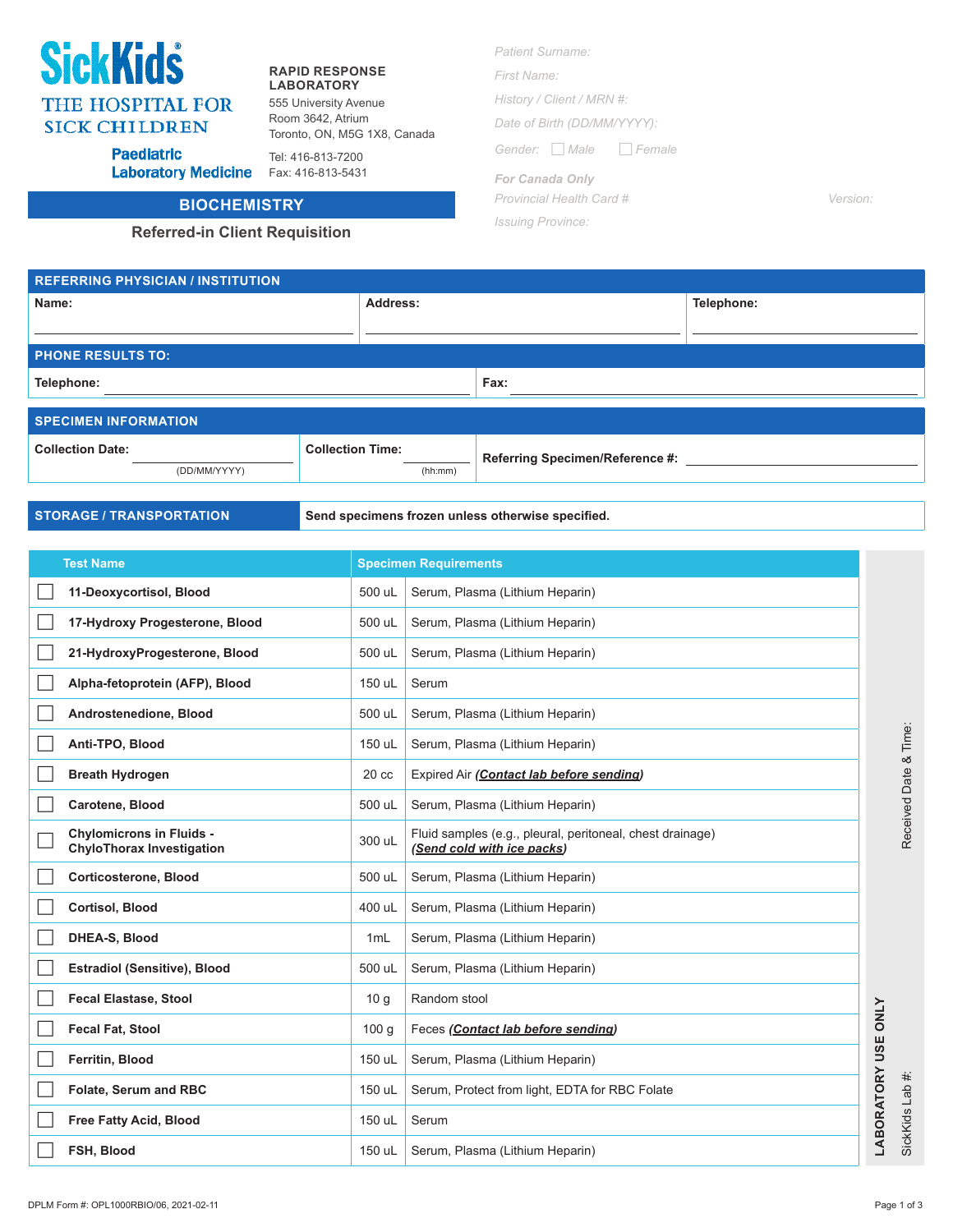# SickKidś **THE HOSPITAL FOR SICK CHILDREN**

**Paediatric** 

#### **RAPID RESPONSE LABORATORY**

555 University Avenue Room 3642, Atrium Toronto, ON, M5G 1X8, Canada *Patient Surname: First Name:*

*History / Client / MRN #: Date of Birth (DD/MM/YYYY): Gender: Male Female*

Tel: 416-813-7200 Laboratory Medicine Fax: 416-813-5431

## **BIOCHEMISTRY**

### **Referred-in Client Requisition**

**Test Name Specimen Requirements Growth Hormone, Blood** 250 uL Serum **hCG (Total B-hCG), Blood (Pregnancy)** 150 uL Serum **hCG (Total B-hCG), Blood (Tumor marker)** 150 uL Serum **Homocysteine, Blood** 300 uL Serum, Plasma (Lithium Heparin / K-EDTA) **Homovanillic Acid (HVA), Urine** 20 mL Urine **IGF-1, Blood** 200 uL Serum **Insulin, Blood** 250 uL Serum, Plasma (Sodium / Lithium Heparin) **Intralipid, Blood** 200 uL Serum *(Do not freeze. Send in ice packs)* **LH, Blood** 150 uL Serum, Plasma (Lithium Heparin) **Osmolarity, Blood Community, Blood Community, Blood 60 uL** Serum, Plasma (Lithium Heparin) **Pancreatic Amylase, blood** 200 uL Serum, Plasma (Lithium Heparin) **Plasma Haemoglobin, Blood** 1200 uL Plasma (Lithium Heparin) **Progesterone, Blood Example 2018 Progesterone, Blood Example 2018 500 uL** Serum, Plasma (Lithium Heparin) **Prolactin, Blood** 150 uL Serum, Plasma (Lithium Heparin) **PTH - Intact, Blood** 300 uL Serum **Renin, Direct, Blood** 1 mL EDTA plasma **Soluble Transferrin Receptor** 250 uL Serum, Plasma (Lithium Heparin) **Sweat Chloride 1988 1998 1999 1999 1999 10 40 uL** Sweat **T3 - Total, Blood** 150 uL Serum, Plasma (Lithium Heparin) **T4 - Free, Blood T4 - Free, Blood 150 uL Serum, Plasma (Lithium Heparin) Testosterone, Blood** 300 uL Serum **TSH, Blood 300 uL Serum, Plasma (Sodium / Lithium Heparin)** 300 uL Serum, Plasma (Sodium / Lithium Heparin) **Vanillylmandelic Acid (VMA), Urine** 20 mL Urine **Vitamin A, Blood 200 uL Serum, Plasma (Lithium Heparin) Vitamin B12, Blood** 150 uL Serum, Plasma (Lithium Heparin) **Vitamin D2 and D3, Blood** 300 uL Serum, Plasma (Lithium Heparin) **Vitamin E, Blood 300 uL Serum, Plasma (Lithium Heparin)** 300 uL Serum, Plasma (Lithium Heparin) **STORAGE / TRANSPORTATION Send specimens frozen unless otherwise specified.**